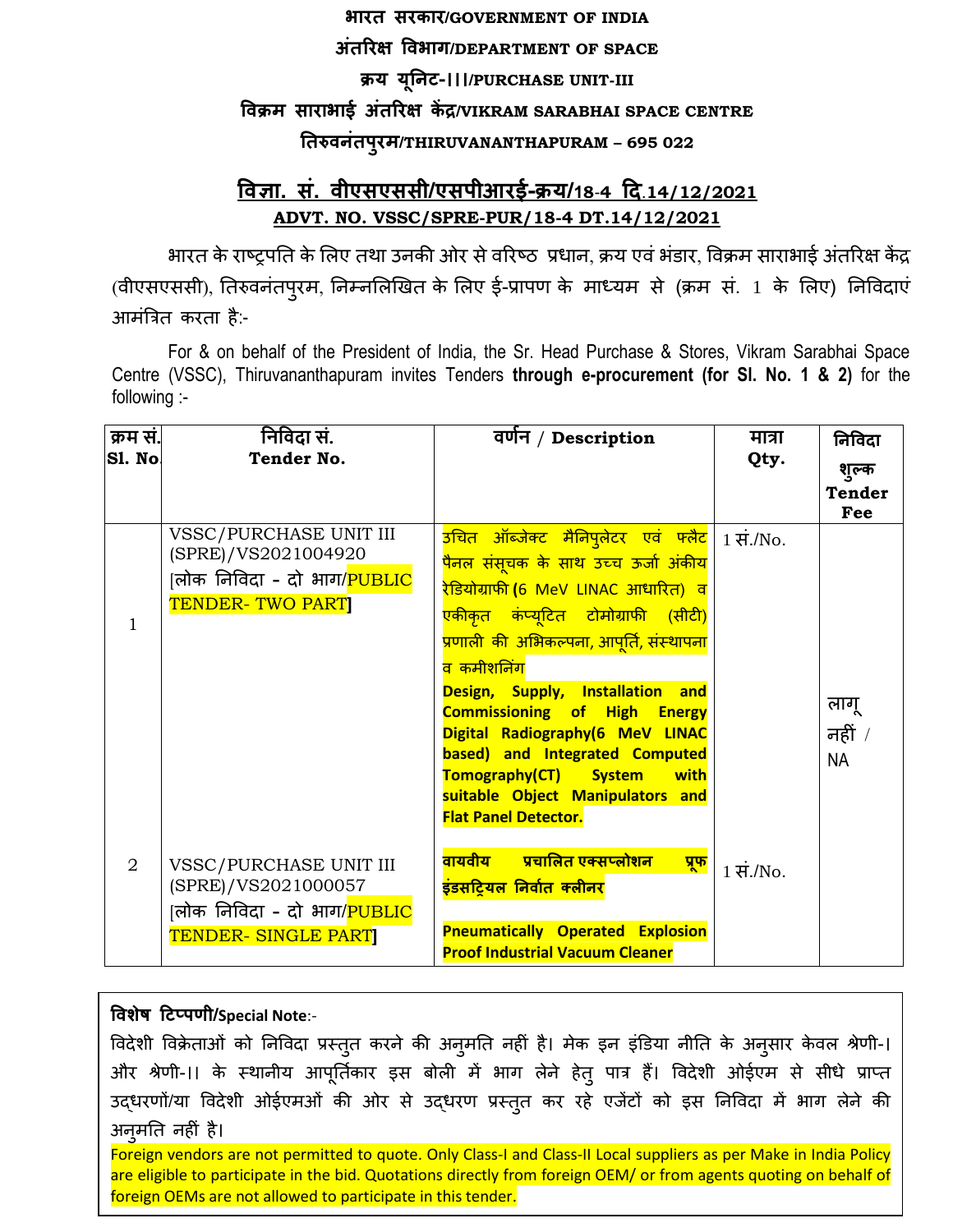| क्रम सं. | बोली प्रस्तुत करने की समय-सीमा                                   | बोली खोलने की तिथि                                               |
|----------|------------------------------------------------------------------|------------------------------------------------------------------|
| Sl. No.  | Time limit for submission of Bid                                 | <b>Bid Opening date</b>                                          |
| 1.       | दिनांक 28.01.2022 [10:30 बजे तक]                                 | दिनांक 28.01.2022 [10:30 बजे]                                    |
|          | Upto 28.01.2022 [10:30 Hrs.]                                     | 28.01.2022 [10:30 Hrs.]                                          |
| 2.       | दिनांक 07.01.2022 [10:30 बजे तक]<br>Upto 07.01.2022 [10:30 Hrs.] | दिनांक 07.01.2022 [10:30 बजे तक]<br>Upto 07.01.2022 [10:30 Hrs.] |

क्रम सं. 01, 02 के लिए**,** ब्यौरे इसरो ई-प्रापण पोटाि https://eproc.vssc.gov.in पर उपिब्ध हैं। For Sl. No. 01 & 02 details are available on ISRO e-procurement portal **[https://eproc.vssc.gov.in](https://eproc.vssc.gov.in/)**.

**शुद्धिपत्र, यनद कोई हो तो, हमारे िेबसाइट [www.vssc.gov.in](http://www.vssc.gov.in/) / [www.isro.gov.in](http://www.isro.gov.in/) में मात्र प्रकानशत नकया जाएगा।**

**Corrigendum, if any will be published in our websites : [www.vssc.gov.in](http://www.vssc.gov.in/) / [www.isro.gov.in](http://www.isro.gov.in/) only.**

हस्ताक्षररत/Sd/-

वरर. प्रधान, क्रय एवं भंडार / Sr. Head, Purchase & Stores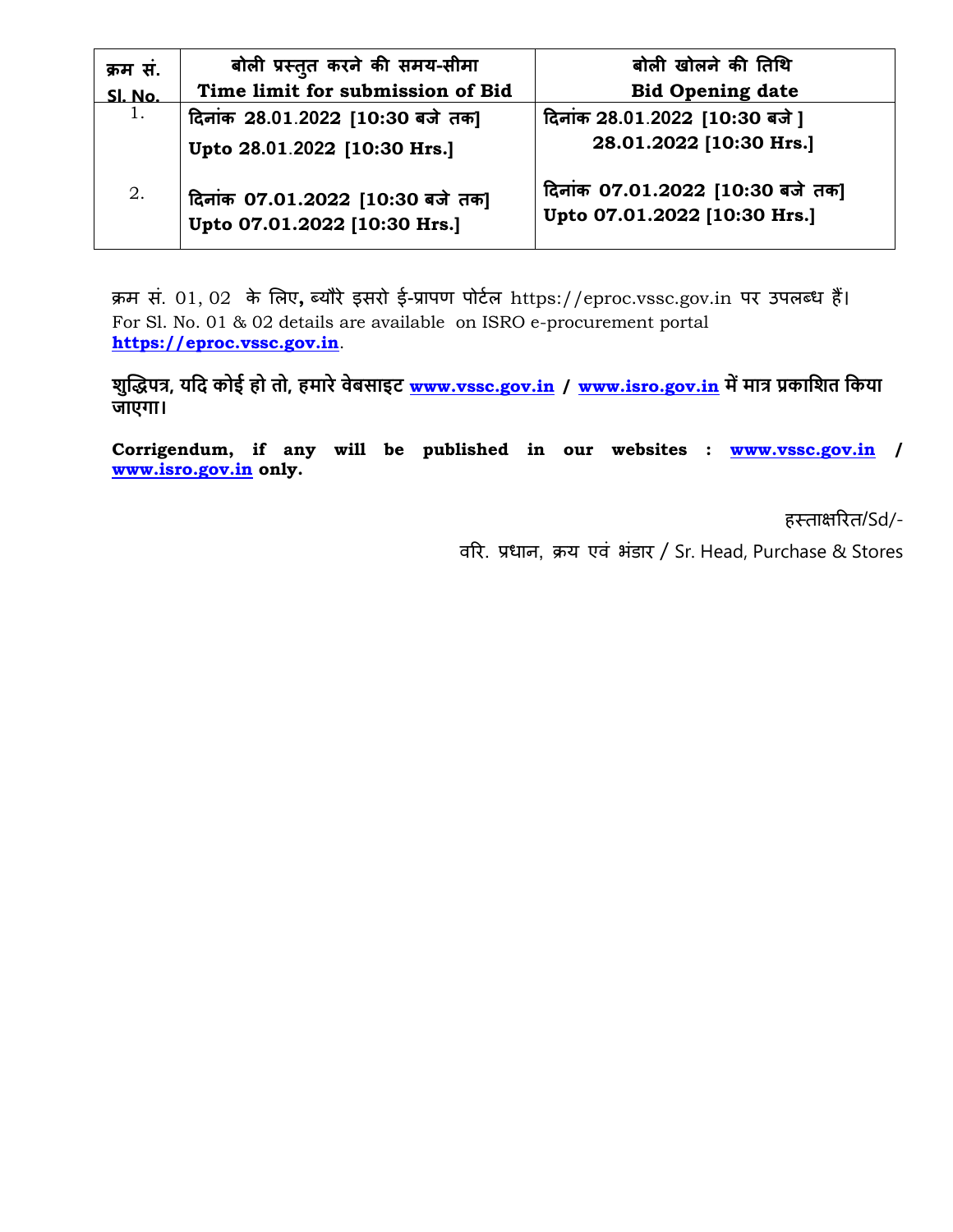E-Procurement No. VSSC/PURCHASE UNIT III(SPRE)/VS2021004920 Dt. 09/12/2021 and Website Advertisement ref. No. VSSC/SPRE-PUR/18-4 DT.14/12/2021. E-Tenders are invited for *Design, Supply, Installation and Commissioning of High Energy Digital Radiography( 6 MeV LINAC based) and Integrated Computed Tomography(CT) system with suitable Object Manipulators*  and Flat Panel Detector, through our E-procurement site [https://eproc.vssc.gov.in.](https://eproc.vssc.gov.in/) Bids can be submitted **upto 28/01/2022 [10:30 Hrs.], Technical Bid Opening date : 28/01/2022 [11:01 Hrs.].**

Only online tenders will be accepted. No manual / Postal / e-mail / fax offers will be entertained. No manual tender document will be issued. Parties interested to participate in this e-Tender are required to register themselves as vendors, if not already registered, in our e-procurement portal [https://eproc.vssc.gov.in](https://eproc.vssc.gov.in/) by downloading plugins and help demos listed on the home page of the eprocurement link mentioned above to complete the vendor registration process. They can seek help from help desk 0471-2565454 also as provided in the home page of e-procurement portal in case of any problem for registration and subsequent process. Vendors may please note that without registering in our e-procurement portal, they will not be able to quote for this e-tender.

Important Notice : Tender will be automatically closed on the due date **[ie. 28/01/2022 10:30 Hrs]**, if at least one offer is received. If the tender could not be opened on the first day due to any technical snag, it will be opened on the subsequent day as per the schedule.

**THE TECHNICAL DOCUMENTS NEED TO BE ATTACHED ONLINE AS PER REQUIREMENT WITHOUT ANY PRICE INFORMATION, TECHNICAL BID CONTAINING PRICE DETAILS WILL BE TREATED AS REJECTED. PLEASE REFER TENDER DOCUMENTS FOR DETAILS.**